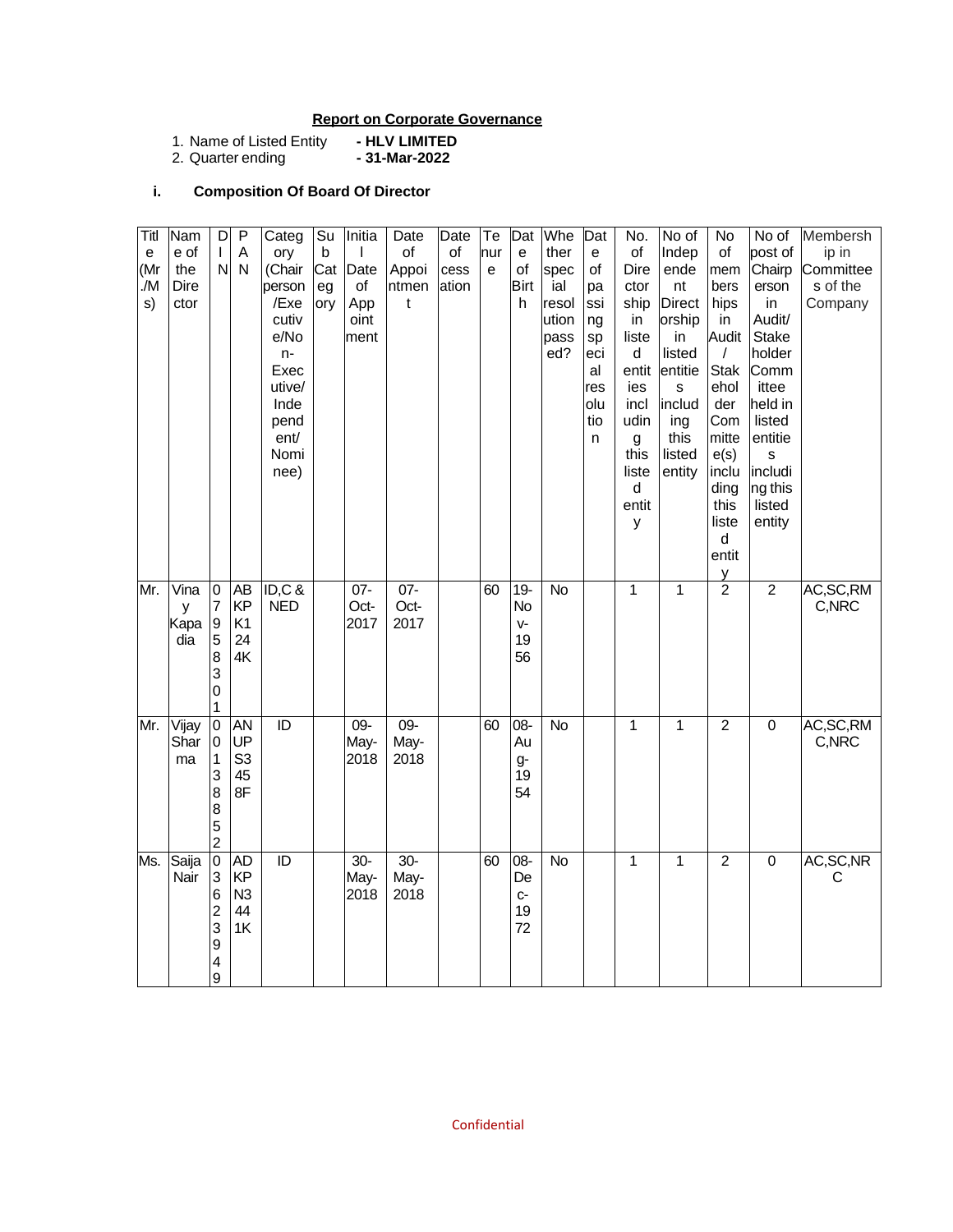| Mr<br>S. | Mad<br>hu<br>Nair                              | 0<br>0<br>0<br>1<br>2<br>$\overline{c}$<br>3                                              | AA<br><b>CP</b><br>N <sub>4</sub><br>31<br>6Q         | <b>NED</b> | $10-$<br>Feb-<br>2020 | $21 -$<br>Sep-<br>2020 |    | $01 -$<br>No<br>$V -$<br>19<br>61                     | No  |                                | 1              | 0 | 0 | $\mathbf 0$ | <b>NA</b>            |
|----------|------------------------------------------------|-------------------------------------------------------------------------------------------|-------------------------------------------------------|------------|-----------------------|------------------------|----|-------------------------------------------------------|-----|--------------------------------|----------------|---|---|-------------|----------------------|
| Mr.      | Asho<br>k<br>Gird<br>harid<br>as<br>Raja<br>ni | o<br>0<br>$\overline{2}$<br>$6\overline{6}$<br>7<br>$\overline{7}$<br>4<br>$\overline{8}$ | AA<br><b>BP</b><br>R <sub>8</sub><br>40<br>8A         | ID         | $30-$<br>Mar-<br>2021 | $30-$<br>Mar-<br>2021  | 60 | $30 -$<br>Jun<br>19<br>48                             | Yes | $18 -$<br>Au<br>g-<br>20<br>21 | 1              | 1 | 0 | $\mathbf 0$ | <b>NA</b>            |
| Ms.      | Amr<br>uda<br>Nair                             | $\overline{0}$<br>6<br>7<br>1<br>6<br>7<br>9                                              | <b>AC</b><br><b>IPP</b><br>N <sub>3</sub><br>62<br>1F | <b>NED</b> | $30-$<br>Mar-<br>2021 | $18-$<br>Aug-<br>2021  |    | $17 -$<br>Oct<br>$\overline{\phantom{a}}$<br>19<br>82 | No  |                                | $\overline{2}$ | 1 | 3 | 0           | AC, SC, RM<br>C, NRC |

| Company Remarks        |     |
|------------------------|-----|
| Whether Permanent      | Yes |
| chairperson appointed  |     |
| Whether Chairperson is | No  |
| related to MD or CEO   |     |

# **ii. Composition of Committees**

### **a. Audit Committee**

| Sr. | Name of the Director | Category   | Chairperson/Membership | Appointment   | <b>Cessation Date</b> |
|-----|----------------------|------------|------------------------|---------------|-----------------------|
| No. |                      |            |                        | Date          |                       |
|     | Vinay Kapadia        | ID,C $\&$  | Chairperson            | $07-Oct-2017$ |                       |
|     |                      | <b>NED</b> |                        |               |                       |
|     | Vijay Sharma         | ID         | Member                 | 09-May-2018   |                       |
|     | Saija Nair           | ID         | Member                 | 30-May-2018   |                       |
|     | Amruda Nair          | <b>NED</b> | Member                 | 30-Mar-2021   |                       |

| Company Remarks          | Mr.<br>. Vinay Kapadia is an Independent Director. |
|--------------------------|----------------------------------------------------|
| <b>Whether Permanent</b> | ∨es                                                |
| chairperson appointed    |                                                    |
| .<br>- - -               | .<br>.                                             |

#### **b. Stakeholders Relationship Committee**

| Sr. | Name of the Director |            | Chairperson/Membership |             | <b>Cessation Date</b> |
|-----|----------------------|------------|------------------------|-------------|-----------------------|
|     |                      | Category   |                        | Appointment |                       |
| No. |                      |            |                        | Date        |                       |
|     | Vinay Kapadia        | ID,C $\&$  | Chairperson            | 07-Oct-2017 |                       |
|     |                      | <b>NED</b> |                        |             |                       |
|     | Vijay Sharma         | ID         | Member                 | 09-May-2018 |                       |
|     | Saija Nair           | ID         | Member                 | 30-May-2018 |                       |
|     | Amruda Nair          | <b>NED</b> | Member                 | 30-Mar-2021 |                       |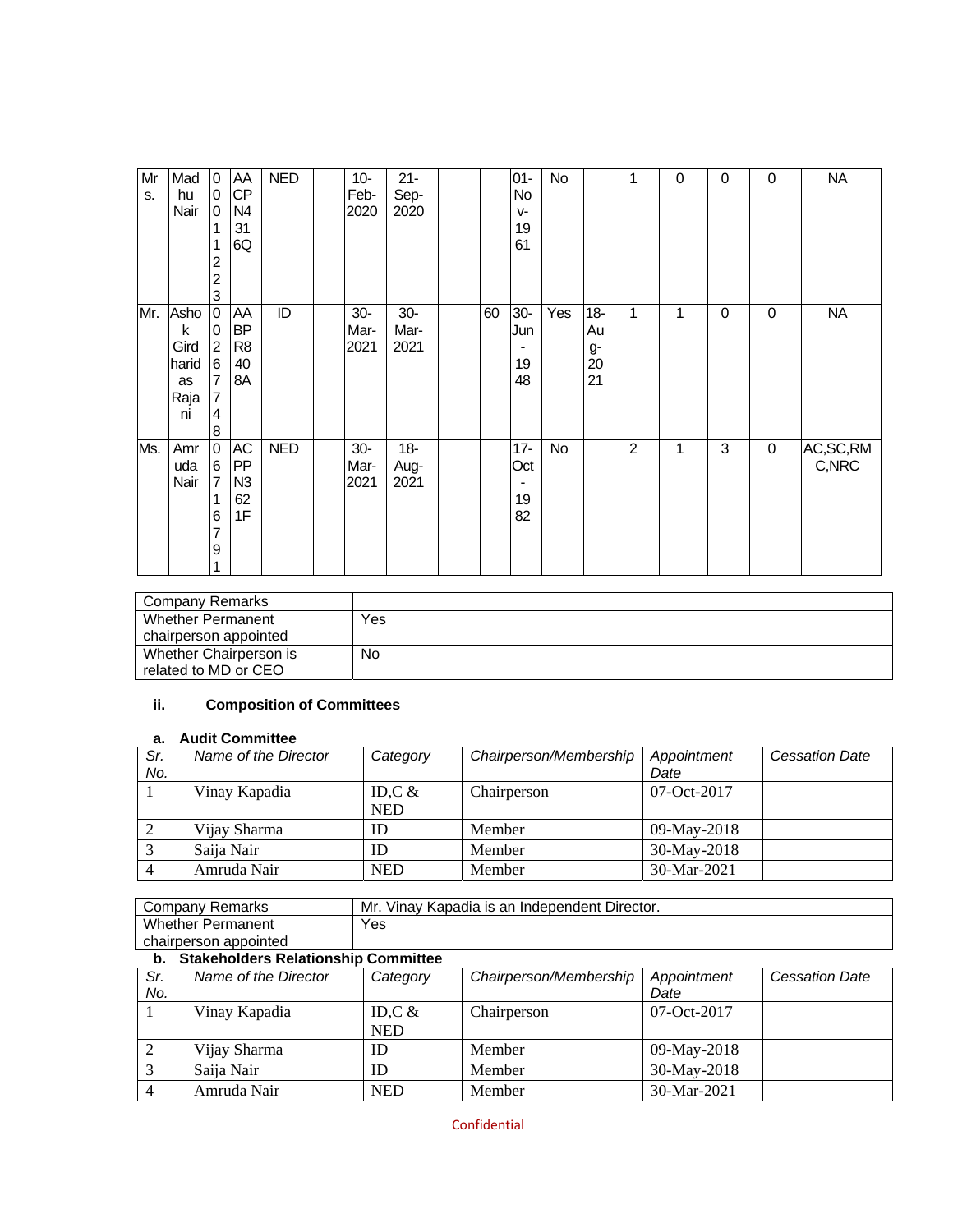| Company Remarks          | Mr.<br>Vinav Kapadia is an Independent Director. |
|--------------------------|--------------------------------------------------|
| <b>Whether Permanent</b> | Yes                                              |
| chairperson appointed    |                                                  |

#### **c. Risk Management Committee**

| Sr.<br>No. | Name of the Director | Category   | Chairperson/Membership | Appointment<br>Date | <b>Cessation Date</b> |
|------------|----------------------|------------|------------------------|---------------------|-----------------------|
|            |                      |            |                        | 27-Oct-2021         |                       |
|            | Vijay Sharma         | ID         | Chairperson            |                     |                       |
|            | Vinay Kapadia        | $C &$ NED  | Member                 | 27-Oct-2021         |                       |
|            | Amruda Nair          | <b>NED</b> | Member                 | 27-Oct-2021         |                       |
|            | Umesh Dombe          |            | Member                 | 27-Oct-2021         |                       |

| Company Remarks          | Mr.<br>Vinav Kapadia is an Independent Director. |
|--------------------------|--------------------------------------------------|
| <b>Whether Permanent</b> | Yes                                              |
| chairperson appointed    |                                                  |

### **d. Nomination and Remuneration Committee**

| Sr. | Name of the Director | Category   | Chairperson/Membership | Appointment   | <b>Cessation Date</b> |
|-----|----------------------|------------|------------------------|---------------|-----------------------|
| No. |                      |            |                        | Date          |                       |
|     | Vinay Kapadia        | ID,C $\&$  | Member                 | $07-Oct-2017$ |                       |
|     |                      | <b>NED</b> |                        |               |                       |
|     | Vijay Sharma         | ID         | Chairperson            | 09-May-2018   |                       |
|     | Saija Nair           | ID         | Member                 | 30-May-2018   |                       |
|     | Amruda Nair          | <b>NED</b> | Member                 | 30-Mar-2021   |                       |

| Company Remarks          | Mr.<br>. Vinay Kapadia is an Independent Director. |
|--------------------------|----------------------------------------------------|
| <b>Whether Permanent</b> | Yes                                                |
| chairperson appointed    |                                                    |

# iii. **Meeting of Board of Directors**

| Date(s) of Meeting<br>(if any) in the<br>previous quarter | Date(s) of Meeting<br>(if any) in the<br>relevant quarter | Whether<br>requirement of<br>Quorum met | Number of<br>Directors present | <b>Number of Independent</b><br>Directors present |
|-----------------------------------------------------------|-----------------------------------------------------------|-----------------------------------------|--------------------------------|---------------------------------------------------|
| 12-Nov-2021                                               | 11-Feb-2022                                               | Yes                                     |                                |                                                   |

| Company Remarks               |    |
|-------------------------------|----|
| Maximum gap between any       | 90 |
| two consecutive (in number of |    |
| days)                         |    |

## iv. **Meeting of Committees**

| Name of the<br><b>Committee</b> | Date(s) of<br>meeting during<br>of the committee<br>in the previous<br>quarter | Date(s) of<br>meeting of the<br>committee in the<br>relevant quarter | <b>Whether</b><br>requirement<br>of Quorum<br>met (Yes/No) | Number of<br><b>Directors</b><br>present | Number of<br>independent<br>directors<br>present |
|---------------------------------|--------------------------------------------------------------------------------|----------------------------------------------------------------------|------------------------------------------------------------|------------------------------------------|--------------------------------------------------|
| <b>Audit Committee</b>          | 12-Nov-2021                                                                    | 11-Feb-2022                                                          | Yes                                                        | 4                                        |                                                  |
| Nomination $&$                  |                                                                                | 11-Feb-2022                                                          | Yes                                                        | $\overline{4}$                           | 3                                                |
| Remuneration                    |                                                                                |                                                                      |                                                            |                                          |                                                  |
| Committee                       |                                                                                |                                                                      |                                                            |                                          |                                                  |
| <b>Risk Management</b>          |                                                                                | 11-Feb-2022                                                          | <b>Yes</b>                                                 | 3                                        |                                                  |
| Committee                       |                                                                                |                                                                      |                                                            |                                          |                                                  |
|                                 |                                                                                | Confidential                                                         |                                                            |                                          |                                                  |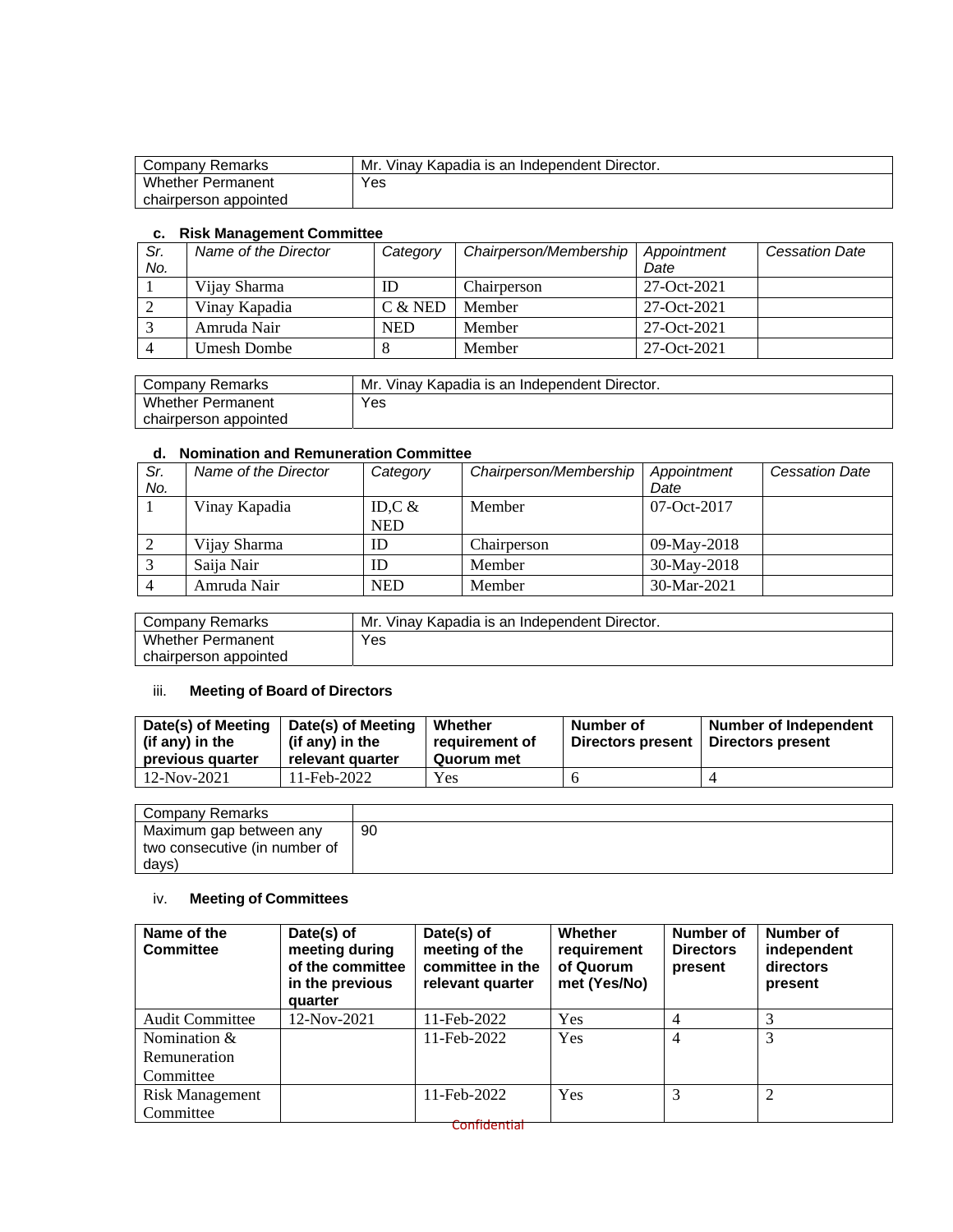| Company Remarks               |    |
|-------------------------------|----|
| Maximum gap between any       | 90 |
| two consecutive (in number of |    |
| days) [Only for Audit         |    |
| Committeel                    |    |

### v. **Related Party Transactions**

| <b>Subject</b>                                                                                            | <b>Compliance status</b><br>(Yes/No/NA) | <b>Remark</b> |
|-----------------------------------------------------------------------------------------------------------|-----------------------------------------|---------------|
| Whether prior approval of audit committee obtained                                                        | Yes                                     |               |
| Whether shareholder approval obtained for material RPT                                                    | Not Applicable                          |               |
| Whether details of RPT entered into pursuant to omnibus<br>approval have been reviewed by Audit Committee | Yes                                     |               |

| Disclosure of notes on related  |  |
|---------------------------------|--|
| party transactions and          |  |
| Disclosure of notes of material |  |
| related party transactions      |  |

#### **VI. Affirmations**

- 1. The composition of Board of Directors is in terms of SEBI (Listing obligations and disclosure requirements) Regulations, 2015. - **Yes**
- 2. The composition of the following committees is in terms of SEBI(Listing obligations and disclosure requirements) Regulations, 2015
	- a. Audit Committee **Yes**
	- b. Nomination & remuneration committee **Yes**
	- c. Stakeholders relationship committee **Yes**
	- d. Risk management committee (applicable to the top 100 listed entities)  **Yes**
- 3. The committee members have been made aware of their powers, role and responsibilities as specified in SEBI (Listing obligations and disclosure requirements) Regulations, 2015. **- Yes**
- 4. The meetings of the board of directors and the above committees have been conducted in the manner as specified in SEBI (Listing obligations and disclosure requirements) Regulations, 2015.**- Yes**
- 5. a. This report and/or the report submitted in the previous quarter has been placed before Board of Directors. **- Yes**

b. Any comments/observations/advice of Board of Directors may be mentioned here:

| <b>Name</b>        |  |
|--------------------|--|
| <b>Designation</b> |  |

**Savitri Yadav Designation : Company Secretary & Compliance Officer**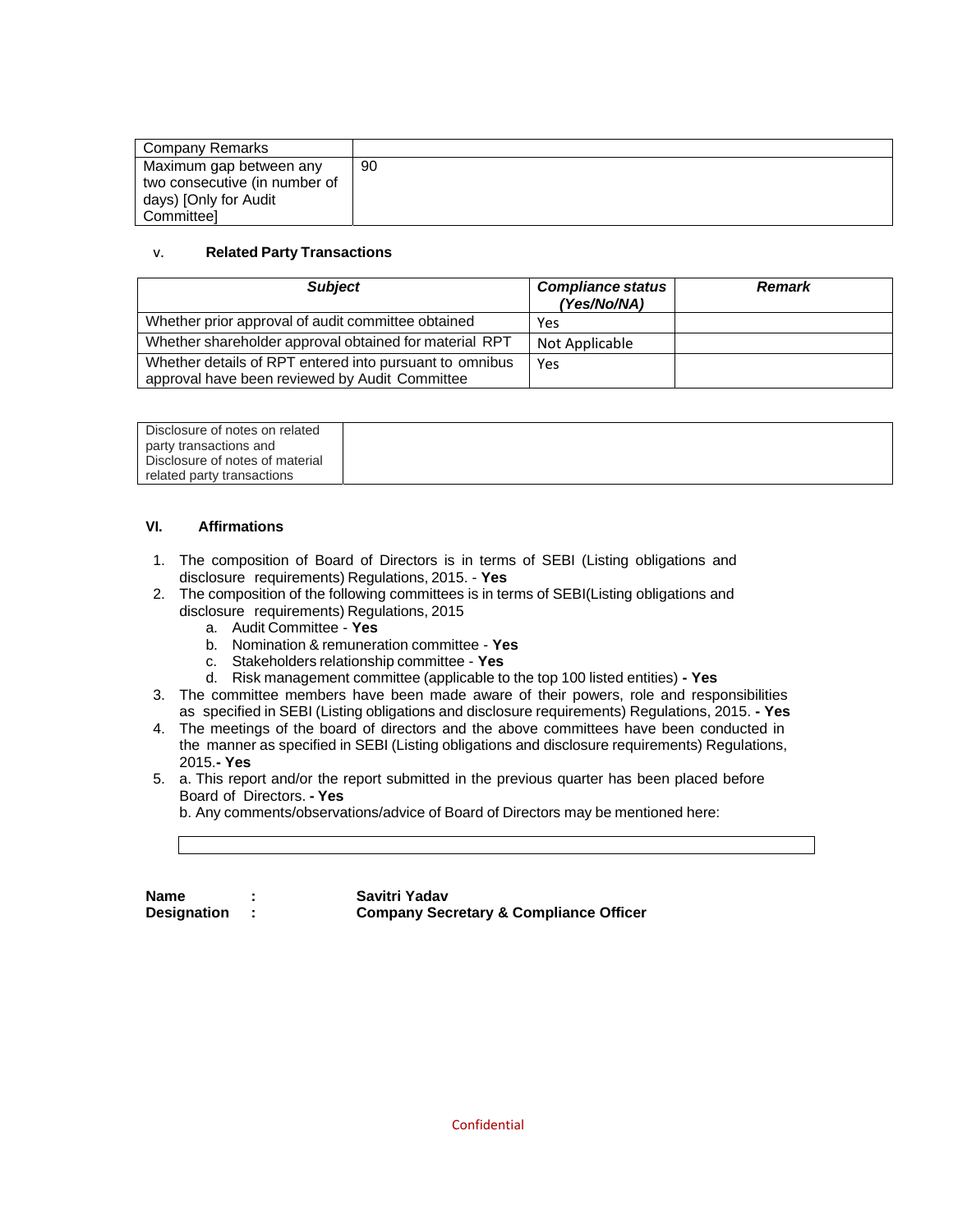### **ANNEXURE II**

#### **Format to be submitted by listed entity at the end of the financial year (for the whole of financial year)**

| I. Disclosure on website in terms of Listing Regulations                           |            |                                    |              |                       |                |                |  |
|------------------------------------------------------------------------------------|------------|------------------------------------|--------------|-----------------------|----------------|----------------|--|
| Item                                                                               |            | <b>Complianc</b>                   |              | <b>Company Remark</b> |                | Website        |  |
|                                                                                    |            | e status                           |              |                       |                |                |  |
| As per regulation 46(2) of the LODR:                                               |            |                                    |              |                       |                |                |  |
| Details of business<br>Yes                                                         |            |                                    |              |                       |                | www.hlvltd.com |  |
| Terms and conditions of appointment of                                             | Yes        |                                    |              |                       |                | www.hlvltd.com |  |
| Composition of various committees of                                               | Yes        |                                    |              |                       |                | www.hlvltd.com |  |
| Code of conduct of board of directors and                                          | Yes        |                                    |              |                       |                | www.hlvltd.com |  |
| Details of establishment of vigil mechanism/Yes                                    |            |                                    |              |                       |                | www.hlvltd.com |  |
| Criteria of making payments to non-                                                | Yes        |                                    |              |                       |                | www.hlvltd.com |  |
| Policy on dealing with related party                                               | Yes        |                                    |              |                       |                | www.hlvltd.com |  |
| Policy for determining 'material' subsidiaries Yes                                 |            |                                    |              |                       |                | www.hlvltd.com |  |
| Details of familiarization programs imparted Yes                                   |            |                                    |              |                       |                | www.hlvltd.com |  |
| Email address for grievance redressal and<br>other relevant details entity who are | Yes        |                                    |              |                       |                | www.hlvltd.com |  |
| Contact information of the designated                                              | Yes        |                                    |              |                       |                | www.hlvltd.com |  |
| <b>Financial results</b>                                                           | Yes        |                                    |              |                       |                | www.hlvltd.com |  |
| Shareholding pattern                                                               | Yes        |                                    |              |                       |                | www.hlvltd.com |  |
| Details of agreements entered into with the                                        | <b>Not</b> |                                    |              |                       |                |                |  |
| media companies and/or their associates                                            |            | Applicable                         |              |                       |                |                |  |
| Schedule of analyst or institutional investor                                      | Not        |                                    |              |                       |                |                |  |
| meet and presentations madeby the listed                                           | Applicable |                                    |              |                       |                |                |  |
| New name and the old name of the listed                                            | Yes        |                                    |              | www.hlvltd.com        |                |                |  |
| Advertisements as per regulation 47 (1)                                            | Yes        |                                    |              |                       |                | www.hlvltd.com |  |
| Credit rating or revision in credit rating                                         | <b>Not</b> |                                    |              |                       |                |                |  |
| Separate audited financial statements of                                           | Yes        |                                    |              |                       |                | www.hlvltd.com |  |
| As per other regulations of the LODR:                                              |            |                                    |              |                       |                |                |  |
| Whether company has provided information                                           |            |                                    |              |                       |                | www.hlvltd.com |  |
| under separate section on its website as                                           | Yes        |                                    |              |                       |                |                |  |
| per Regulation 46(2)                                                               |            |                                    |              |                       |                |                |  |
| Materiality Policy as per Regulation 30                                            | Yes        |                                    |              |                       | www.hlvltd.com |                |  |
| Dividend Distribution policy as per                                                | Yes        |                                    |              |                       |                | www.hlvltd.com |  |
| It is certified that these contents on the<br><b>II Annual Affirmations</b>        | Yes        |                                    |              |                       |                | www.hlvltd.com |  |
| <b>Particulars</b>                                                                 |            |                                    |              |                       |                |                |  |
|                                                                                    |            | <b>Regulation</b><br><b>Number</b> | <b>Compl</b> |                       |                | Company        |  |
|                                                                                    |            |                                    |              | iance<br>status       |                | Remark         |  |
| Independent director(s) have been                                                  |            | $16(1)(b)$ & $25(6)$               |              |                       |                |                |  |
| appointed in terms of specified criteria of                                        |            |                                    |              | Yes                   |                |                |  |
| 'independence' and/or 'eligibility'                                                |            |                                    |              |                       |                |                |  |
| <b>Board composition</b>                                                           |            | $17(1), 17(1A)$ &                  |              | Yes                   |                |                |  |
|                                                                                    |            | 17(1B)                             |              |                       |                |                |  |
| Meeting of Board of directors                                                      |            | 17(2)                              |              | Yes                   |                |                |  |
| Quorum of Board meeting                                                            |            | 17(2A)                             |              | Yes                   |                |                |  |
| Review of Compliance Reports                                                       |            | 17(3)                              |              | Yes                   |                |                |  |
| Plans for orderly succession for                                                   |            | 17(4)                              |              | Yes                   |                |                |  |
| appointments                                                                       |            |                                    |              |                       |                |                |  |
| Code of Conduct                                                                    |            | 17(5)                              |              | <b>Yes</b>            |                |                |  |

Confidential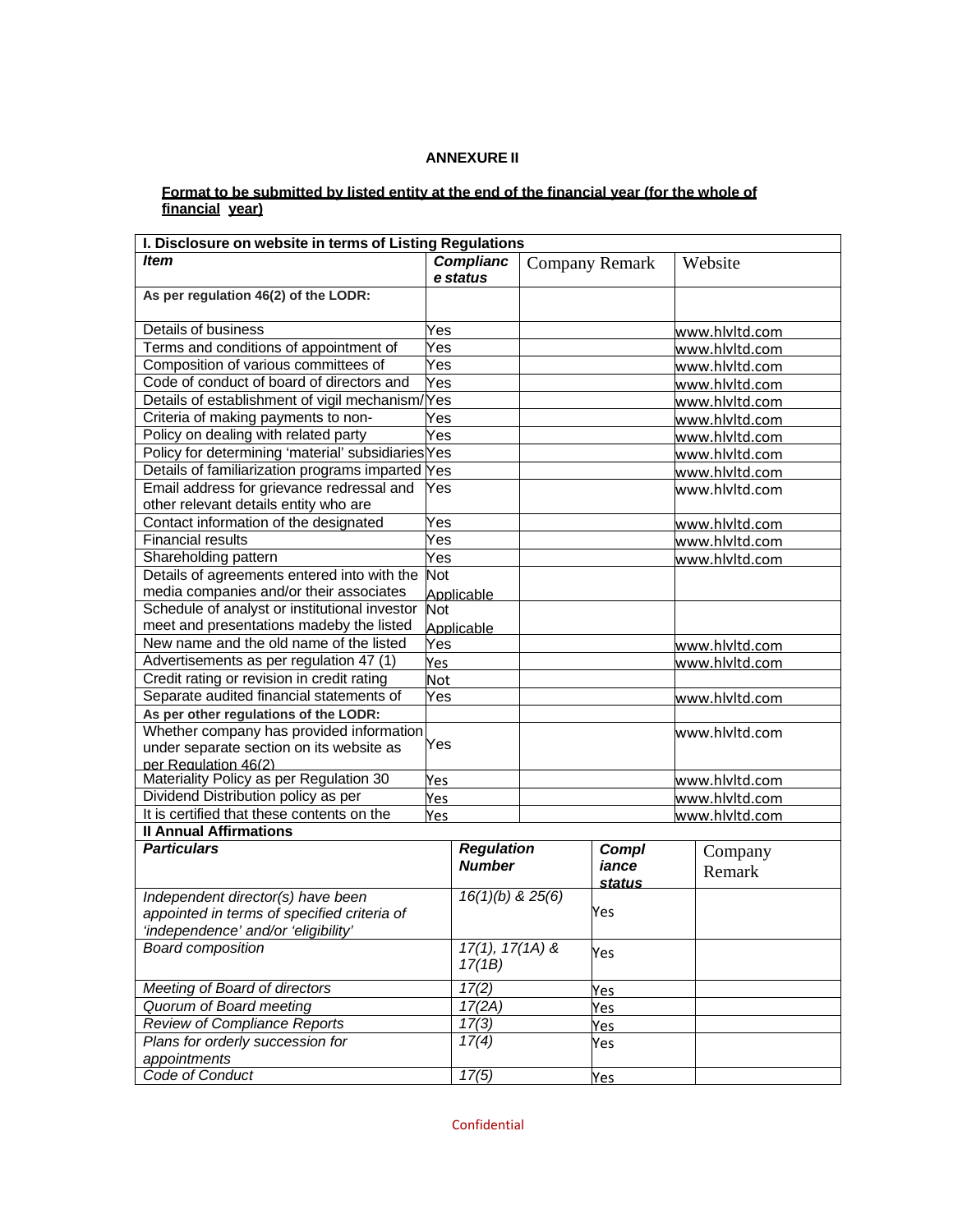| Fees/compensation                              | 17(6)                            | Yes            |  |
|------------------------------------------------|----------------------------------|----------------|--|
| Minimum Information                            | 17(7)                            | Yes            |  |
| Compliance Certificate                         | 17(8)                            | <u>Yes</u>     |  |
| Risk Assessment & Management                   | 17(9)                            | Yes            |  |
| Performance Evaluation of Independent          | 17(10)                           | Yes            |  |
| <b>Directors</b>                               |                                  |                |  |
| Recommendation of Board                        | 17(11)                           | Yes            |  |
| Maximum number of directorship                 | 17A                              | Yes            |  |
| <b>Composition of Audit Committee</b>          | 18(1)                            | Yes            |  |
| <b>Meeting of Audit Committee</b>              | 18(2)                            | Yes            |  |
| Composition of nomination & remuneration       | $19(1)$ & (2)                    | Yes            |  |
| committee                                      |                                  |                |  |
| Quorum of Nomination and Remuneration          |                                  | Yes            |  |
| Committee meeting                              | 19(2A)                           |                |  |
| Meeting of nomination & remuneration           |                                  | Yes            |  |
| committee                                      | 19(3A)                           |                |  |
| <b>Composition of Stakeholder Relationship</b> | $20(1)$ , $20(2)$ and            | Yes            |  |
| Committee                                      | 20(2A)                           |                |  |
| Meeting of stakeholder relationship            |                                  | Yes            |  |
| committee                                      | 20(3A)                           |                |  |
| Composition and role of risk management        | 21(1), (2), (3), (4)             | Yes            |  |
| committee                                      |                                  |                |  |
| Meeting of Risk Management Committee           | 22                               | Yes            |  |
| <b>Vigil Mechanism</b>                         | 22                               | Yes            |  |
| Policy for related party Transaction           | $23(1)$ , $(1A)$ , $(5)$ , $(6)$ | Yes            |  |
| Prior or Omnibus approval of Audit             | 23(2), (3)                       | Yes            |  |
| Committee for all related party                |                                  |                |  |
| Approval for material related party            | 23(4)                            | Yes            |  |
| transactions                                   |                                  |                |  |
| Disclosure of related party transactions on    | 23(9)                            | Yes            |  |
| consolidated basis                             |                                  |                |  |
| Composition of Board of Directors of           | 24(1)                            | Not Applicable |  |
| unlisted material Subsidiary                   |                                  |                |  |
| <b>Other Corporate Governance</b>              | 24(2), (3), (4), (5)             | Not Applicable |  |
| requirements with respect to subsidiary of     | & (6)                            |                |  |
| Annual Secretarial Compliance Report           | 24(A)                            | Yes            |  |
|                                                |                                  |                |  |
| Alternate Director to Independent Director     | 25(1)                            | Yes            |  |
| <b>Maximum Tenure</b>                          | 25(2)                            | Yes            |  |
| Meeting of independent directors               | $25(3)$ & $(4)$                  | Yes            |  |
| Familiarization of independent directors       | 25(7)                            | Yes            |  |
| Declaration from Independent Director          | $25(8)$ & $(9)$                  | Yes            |  |
| D & O Insurance for Independent                | 25(10)                           | Yes            |  |
| Memberships in Committees                      | 26(1)                            | Yes            |  |
| Affirmation with compliance to code of         | 26(3)                            |                |  |
| conduct from members of Board of               |                                  |                |  |
| Directors and Senior management                |                                  | Yes            |  |
| personnel                                      |                                  |                |  |
| Disclosure of Shareholding by Non-             | 26(4)                            | Yes            |  |
| <b>Executive Directors</b>                     |                                  |                |  |
| Policy with respect to Obligations of          | $\overline{26(2)}$ & $26(5)$     | Yes            |  |
| directors and senior management                |                                  |                |  |
|                                                |                                  |                |  |

**Other Information**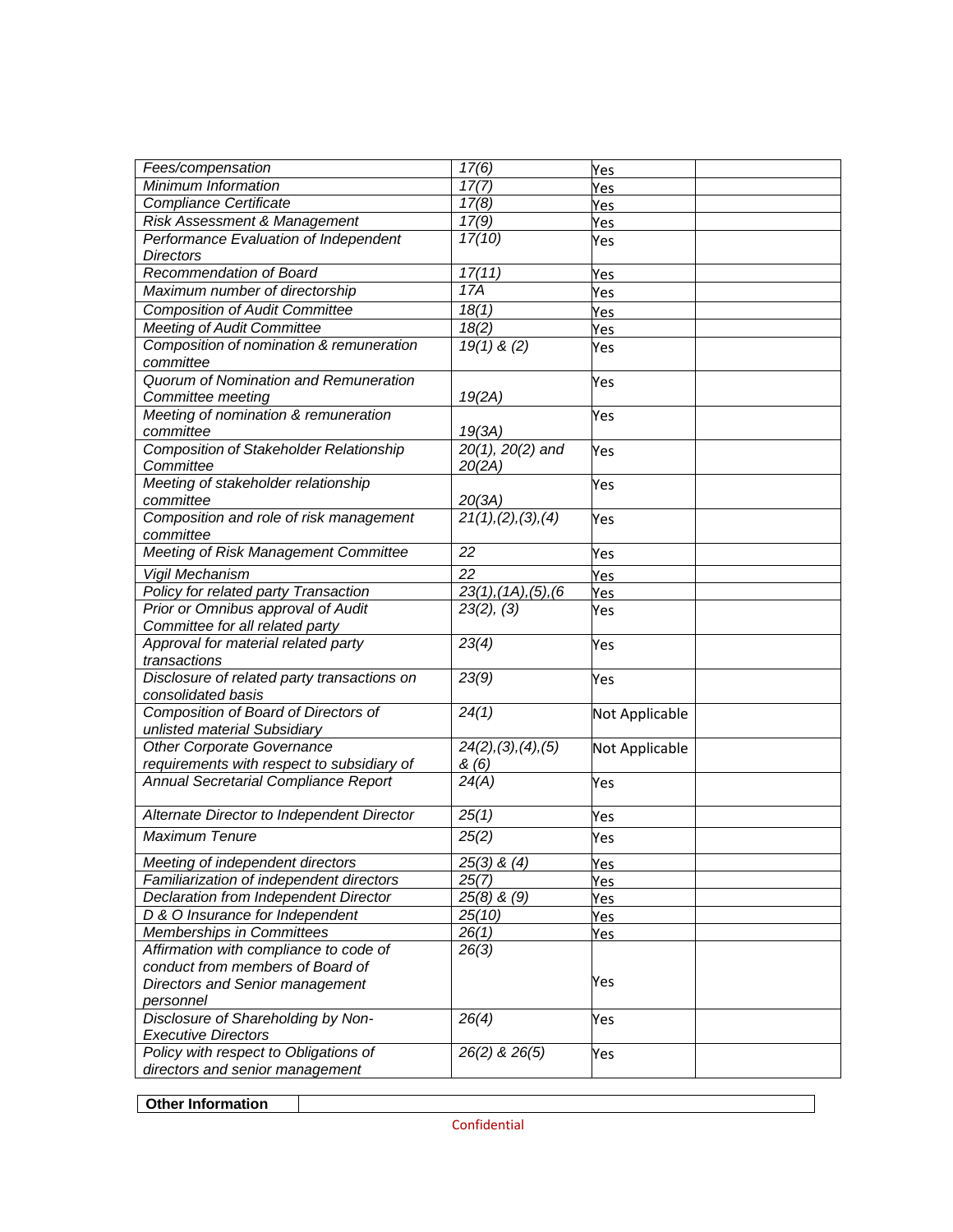## **III Affirmations:**

The Listed Entity has approved Material Subsidiary Policy and the Corporate Governance requirements with respect to subsidiary of Listed Entity have been complied. **- Yes** 

| —uner Inform~<br>.<br>mation. |  |
|-------------------------------|--|

| <b>Name</b>        | Savitri Yadav            |
|--------------------|--------------------------|
| <b>Designation</b> | <b>Company Secretary</b> |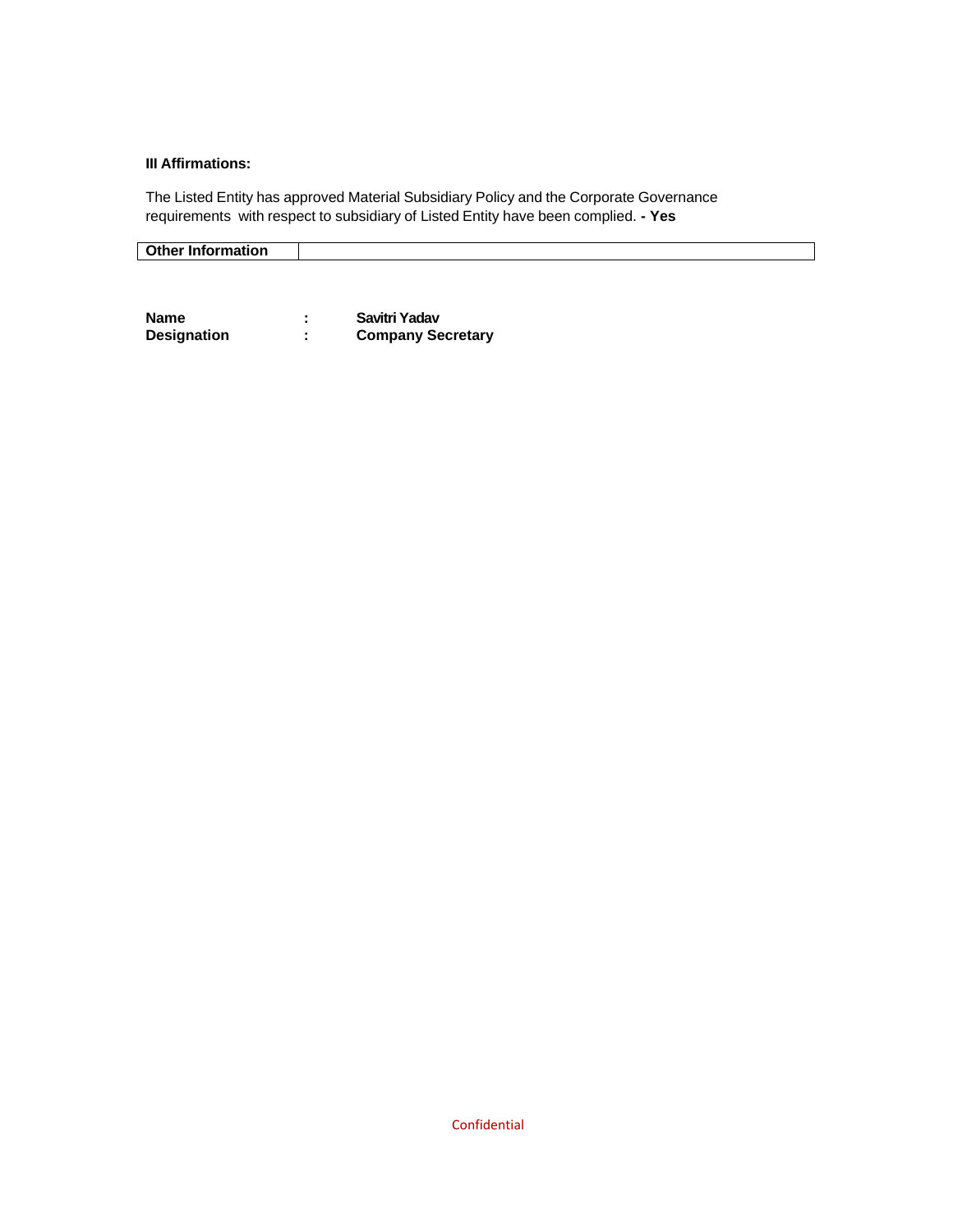### **ANNEXURE IV**

# **(A) Any loan or any other form of debt advanced by the listed entity directly or indirectly to**

| Aggregate amount advanced during six months                 |                                                                      |                                                                                                     |                                                                | Balance outstanding at the end of six months                           |                                                                      |                                                                                                        |                                                      |
|-------------------------------------------------------------|----------------------------------------------------------------------|-----------------------------------------------------------------------------------------------------|----------------------------------------------------------------|------------------------------------------------------------------------|----------------------------------------------------------------------|--------------------------------------------------------------------------------------------------------|------------------------------------------------------|
| Promoter or<br>any other<br>entity<br>controlled by<br>them | Promoter<br>Group or<br>any other<br>entitv<br>controlled<br>by them | Directors<br><i>(including)</i><br>relatives)<br>or any<br>other<br>entity<br>controlled<br>by them | <b>KMPs or</b><br>any other<br>entity<br>controlled<br>by them | Promot<br>er or<br>any<br>other<br>entity<br>controll<br>ed by<br>them | Promoter<br>Group or<br>any other<br>entity<br>controlled<br>by them | <b>Directors</b><br><i>(including</i><br>relatives) or<br>any other<br>entity<br>controlled by<br>them | KMPs or any<br>other entity<br>controlled by<br>them |
|                                                             |                                                                      |                                                                                                     |                                                                |                                                                        |                                                                      |                                                                                                        |                                                      |

| (B) Any guarantee/ comfort letter (by whatever name called) provided by the listed entity directly |
|----------------------------------------------------------------------------------------------------|
| or indirectly, in connection with any loan(s) or any other form of debt availed by:                |

| <b>Entity</b>                                                                                                   | Type (guarantee, comfort letter<br>etc.) | Aggregate amount of<br>issuance during six<br>months | <b>Balance outstanding at the</b><br>end of six months (taking into<br>account any invocation) |
|-----------------------------------------------------------------------------------------------------------------|------------------------------------------|------------------------------------------------------|------------------------------------------------------------------------------------------------|
| Promoter<br><b>or</b><br>other<br>any<br>entity<br>controlled<br>by<br>them                                     |                                          |                                                      |                                                                                                |
| Promoter<br>Group or any<br>other<br>entity<br>controlled<br>by<br>them                                         |                                          |                                                      |                                                                                                |
| <b>Directors</b><br>(including<br>relatives)<br><b>or</b><br>other<br>any<br>entity<br>controlled<br>by<br>them |                                          |                                                      |                                                                                                |
| KMPs or any<br>entity<br>other<br>controlled<br>by<br>them                                                      |                                          |                                                      |                                                                                                |